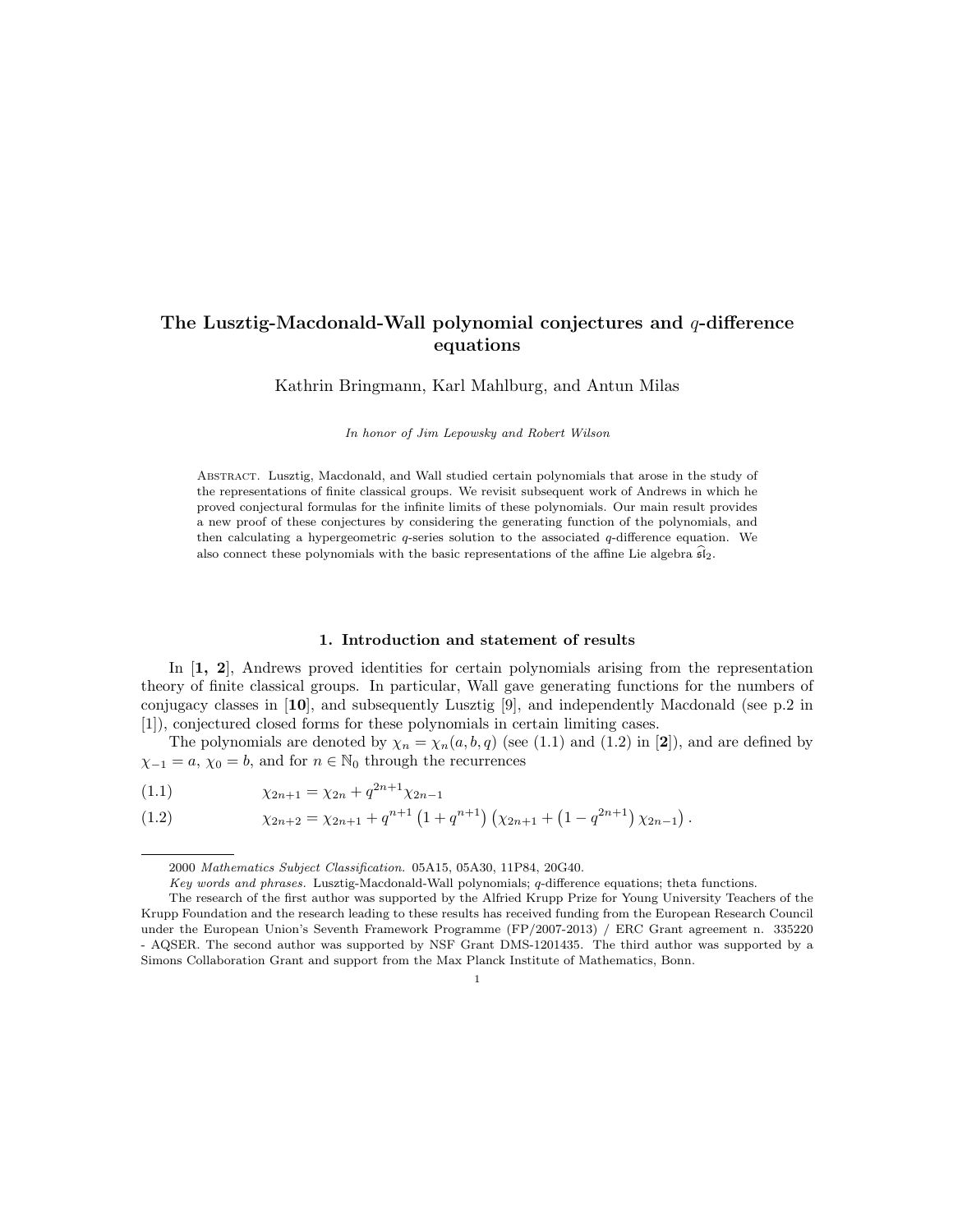Andrews' main results, which proved the conjectures of Macdonald and Lusztig, concerned the limiting series given by these polynomials. Let

$$
\chi(a,b,q) := \lim_{n \to \infty} \chi_n(a,b,q),
$$

and refer to Section 2.1 for notation.

Theorem ([1], Theorems 1 and 2). The limiting polynomials evaluate to

(1.3) 
$$
\chi(1, 1, q) = \frac{1}{(q; q)_{\infty}} \sum_{j \in \mathbb{Z}} q^{j^2},
$$

(1.4) 
$$
\chi(0, 1, q) = \frac{1}{(q; q)_{\infty}} \sum_{j \ge 0} q^{j(j+1)}.
$$

Andrews derived these formulas by evaluating a certain double-series that is intimately related to the matrix system associated to  $(1.1)$  and  $(1.2)$ .

In this note we use the theory of  $q$ -difference equations to prove finite formulas for the Lusztig-Macdonald-Wall polynomials.

THEOREM 1.1. If  $N \in \mathbb{N}_0$ , then we have

$$
\frac{\chi_{2N-1}(a,b,q)}{(q;q^2)_N} = \frac{aq^{\frac{N(N+1)}{2}}}{(q;q)_N} + \sum_{m=0}^{N-1} \frac{q^{\frac{m(m+1)}{2}}(-q;q)_{N-1-m}}{(q;q)_m (q;q^2)_{N-m}} \left( \sum_{j=0}^{N-1-m} \frac{(-1)^{j+1}q^j (q;q^2)_j}{(q;q)_{j+1}(-q;q)_j} (Aq - B (1 - q^{j+1})) + 2a \right),
$$

where  $A := a(1 - q^{-1})$  and  $B := -3a + b$ .

REMARK. The two specializations  $(1.3)$  and  $(1.4)$  are sufficient to solve for the polynomials with any initial conditions, as the linearity of the recurrence implies that

$$
\chi_{n}(a,b) = a\chi_{n}(1,1) + (b-a)\chi_{n}(0,1).
$$

Theorem 1.1 is of greatest interest because it leads to a new proof of the limiting formulas, as stated in the following result.

COROLLARY 1.2. The limits  $(1.3)$  and  $(1.4)$  are true.

REMARK. Note that (1.1) and (1.2) imply that the limit of  $\chi_n$  as  $n \to \infty$  may be evaluated by considering only the subsequence of odd indices.

In fact, Andrews also subsequently proved finite evaluations for the Lusztig-Macdonald-Wall polynomials in a particularly compact form, namely (Theorem 1 in [2])

(1.5) 
$$
\chi_{2N-1}(1,1,q) = \sum_{j\in\mathbb{Z}} \begin{bmatrix} 2N \\ N+2j \end{bmatrix}_q q^{j^2},
$$

$$
\chi_{2N-1}(0,1,q) = \sum_{j\in\mathbb{Z}} \begin{bmatrix} 2N \\ N-1-2j \end{bmatrix}_q q^{j(j+1)}.
$$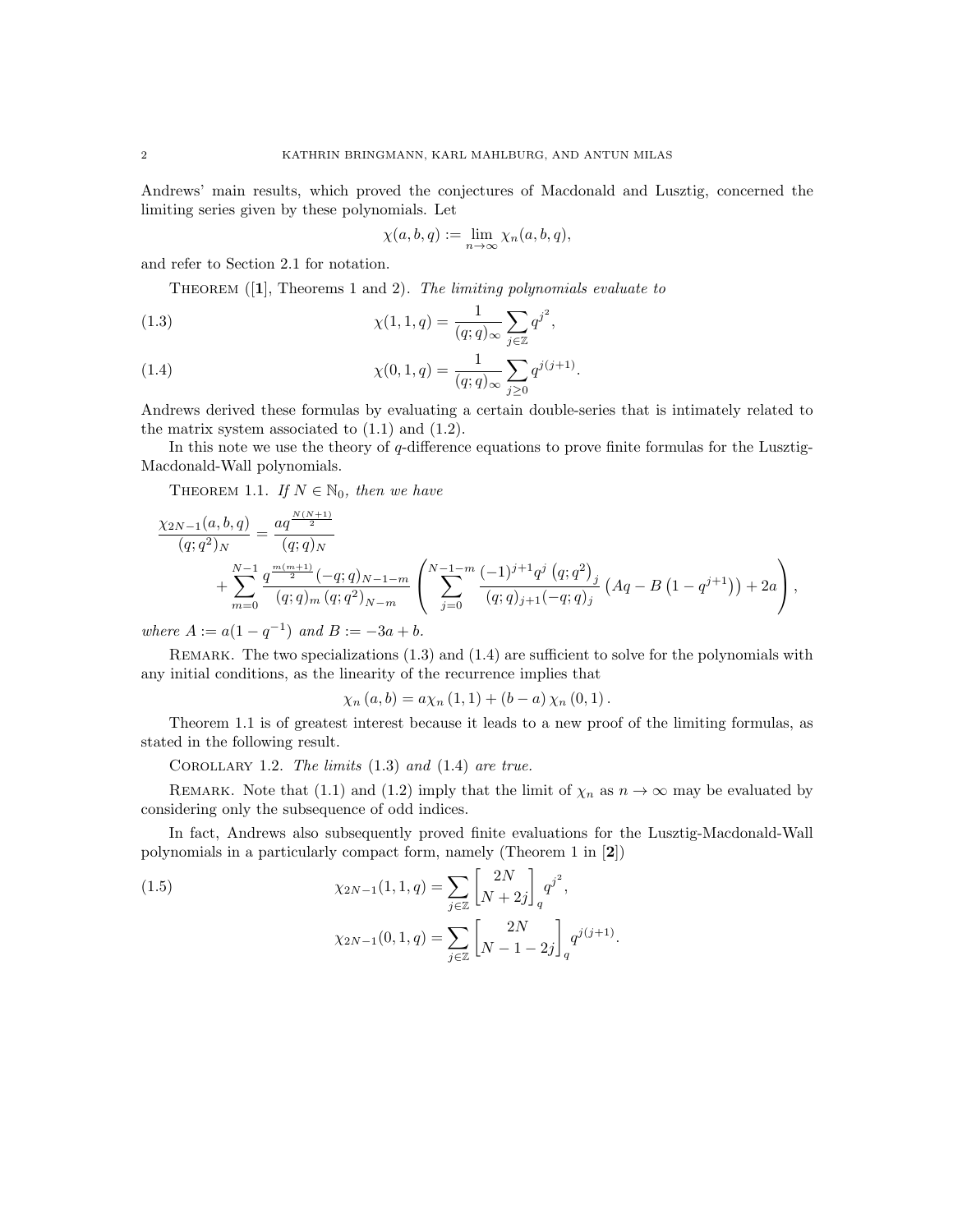There are corresponding formulas for even indices, and they were proven in [2] by an inductive argument showing that they also satisfy the recurrences  $(1.1)$  and  $(1.2)$ . In contrast, our proof proceeds by directly solving a q-difference equation using the theory of hypergeometric q-series, and thus does not require any additional calculations or prior guesses. The technical details of our work follow in Section 2, where we review classical results from the theory of hypergeometric q-series, and then apply these techniques to evaluate the generating function for the Lusztig-Macdonald-Wall polynomials, thereby proving Theorem 1.1 and Corollary 1.2.

It is interesting to note that the right hand-sides of the limiting formulas of the Lusztig-Macdonald-Wall polynomials are (essentially) characters of certain  $\mathfrak{sl}_2$ -modules. This connection with representation theory is explored in the last section of the paper. In particular, we construct monomial bases of certain subspaces of the basic module whose characters agree with  $\chi_{2N-1}(1, 1, q)$ (see Theorem 3.1). We also speculate that this connection may lead to representation theoretical interpretation of the recurrences (1.1-1.2) (see Remark 3).

### 2. Hypergeometric q-series and proofs of results

**2.1. Hypergeometric**  $q$ -series. We use the theory of hypergeometric  $q$ -series in order to solve the q-difference equation associated to the Lusztig-Macdonald-Wall polynomials. We review the standard notation and definitions, and then state several identities and evaluations that we use in the sequel.

If  $a \in \mathbb{C}$  and  $|q| < 1$ , then the (rising) q-factorial is defined by  $(a;q)_{\infty} := \prod_{n \geq 1} (1 - aq^{n-1}).$ Furthermore, if  $k$  is an integer, the finite  $q$ -factorials are given by

$$
(a;q)_k := \frac{(a;q)_{\infty}}{(aq^k;q)_{\infty}}.
$$

If  $m, n \in \mathbb{Z}$  with  $n \geq 0$ , then the *q*-binomial coefficient is defined by

$$
\begin{bmatrix} n \\ m \end{bmatrix}_q := \frac{(q;q)_n}{(q;q)_m(q;q)_{n-m}}.
$$

The first classical identity that we use is the Jacobi Triple Product  $((2.2.10)$  in [3]), which holds for any  $z \in \mathbb{C}$  and  $|q| < 1$ :

(2.1) 
$$
\sum_{n \in \mathbb{Z}} z^n q^{n^2} = (-zq; q^2)_{\infty} (-z^{-1}q; q^2)_{\infty} (q^2; q^2)_{\infty}.
$$

We also use two identities due to Euler  $((2.2.5)$  and  $(2.2.6)$  in  $\mathfrak{[3]})$ :

(2.2) 
$$
\frac{1}{(z;q)_{\infty}} = \sum_{n\geq 0} \frac{z^n}{(q;q)_n},
$$

(2.3) 
$$
(-z;q)_{\infty} = \sum_{n\geq 0} \frac{z^n q^{\frac{n(n-1)}{2}}}{(q;q)_n}.
$$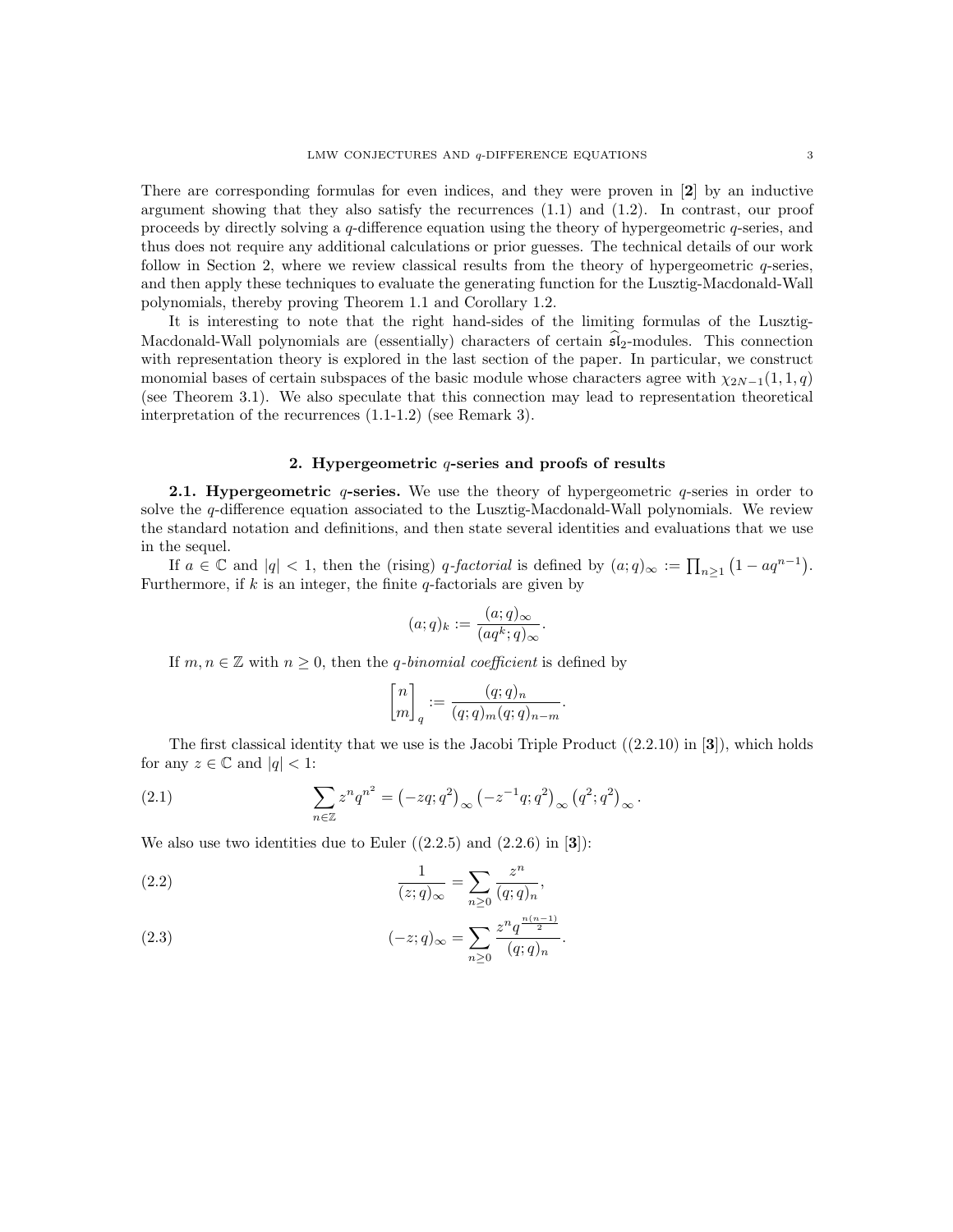We also recall Ramanujan's  $_1\psi_1$ -summation formula (equation (5.2.1) in [6]), which is valid for  $|\frac{b}{a}| < |z| < 1$ :

(2.4) 
$$
\sum_{m\in\mathbb{Z}}\frac{(a;q)_m}{(b;q)_m}z^m=\frac{(q;q)_\infty\left(\frac{b}{a};q\right)_\infty\left(az;q\right)_\infty\left(\frac{a}{a};q\right)_\infty}{(b;q)_\infty\left(\frac{a}{a};q\right)_\infty\left(z;q\right)_\infty\left(\frac{b}{a};q\right)_\infty}.
$$

2.2. Proof of Theorem 1.1. In this section we construct a generating function for the polynomials. We work with generating series for the recurrences  $(1.1)$  and  $(1.2)$ , reducing them to a single  $q$ -difference equation. We then find a hypergeometric  $q$ -series solution to the  $q$ -difference equation in order to recover our formulas.

Inserting (1.2) into (1.1) gives a recurrence for the odd-indexed polynomials, namely

$$
\chi_{2n+1} = \chi_{2n-1} + q^n (1+q^n) (\chi_{2n-1} + (1-q^{2n-1}) \chi_{2n-3}) + q^{2n+1} \chi_{2n-1}
$$
  
=  $(1+q^n+q^{2n}+q^{2n+1}) \chi_{2n-1} + q^n (1+q^n) (1-q^{2n-1}) \chi_{2n-3}.$ 

For convenience we adopt the shorter notation  $Y_n := \chi_{2n-1}$ , so that

$$
Y_{n+1} = \left(1 + q^{n} + q^{2n} + q^{2n+1}\right)Y_n + q^{n}\left(1 + q^{n}\right)\left(1 - q^{2n-1}\right)Y_{n-1}.
$$

The generating function is easier to work with if we re-normalize the recurrence by setting  $\gamma_n := \frac{Y_n}{(q;q^2)_n}$ . The initial values are  $\gamma_0 = a$  and  $\gamma_1 = \frac{b+aq}{1-q}$ , and the recurrence then becomes

$$
\gamma_{n+1} = \left(1 + q^n + q^{2n} + q^{2n+1}\right) \frac{\gamma_n}{1 - q^{2n+1}} + q^n \left(1 + q^n\right) \frac{\gamma_{n-1}}{1 - q^{2n+1}},
$$

which, after rewriting and re-indexing, is equivalent to

(2.5) 
$$
(1 - q^{2n-1}) \gamma_n = (1 + q^{n-1} + q^{2n-2} + q^{2n-1}) \gamma_{n-1} + q^{n-1} (1 + q^{n-1}) \gamma_{n-2}.
$$

For  $\ell \geq 0$ , define the shifted generating function  $F^{(\ell)}(z) := \sum_{n \geq \ell} \gamma_n z^n$ , and let  $F(z) := F^{(0)}(z)$ . Multiplying (2.5) by  $z^n$  and summing over  $n \geq 2$  gives

$$
F^{(2)}(z) - q^{-1} F^{(2)} (zq^2)
$$
  
=  $z \left( F^{(1)} (z) + F^{(1)} (zq) + F^{(1)} (zq^2) (1 + q) \right) + z^2 \left( qF (zq) + q^2 F (zq^2) \right).$ 

After adding the missing initial terms, we obtain the nonhomogeneous  $q$ -difference equation

(2.6) 
$$
(1-z)F(z) = z(1 + zq)F(zq) + q^{-1}(1 + zq) (1 + zq^2) F(zq^2) + A + Bz,
$$

where A and B are defined in Theorem 1.1

The q-difference equation is further simplified by setting  $H(z) := \frac{F(z)}{(-zq;q)_{\infty}}$ , so that (2.6) becomes

(2.7) 
$$
(1-z)H(z) = zH(zq) + q^{-1}H(zq^{2}) + \frac{A+Bz}{(-zq;q)_{\infty}}.
$$

Note that the coefficients of the terms involving  $H$  are linear expressions in  $z$  (this is the "homogeneous part" of the  $q$ -difference equation), which means that the hypergeometric  $q$ -series solution can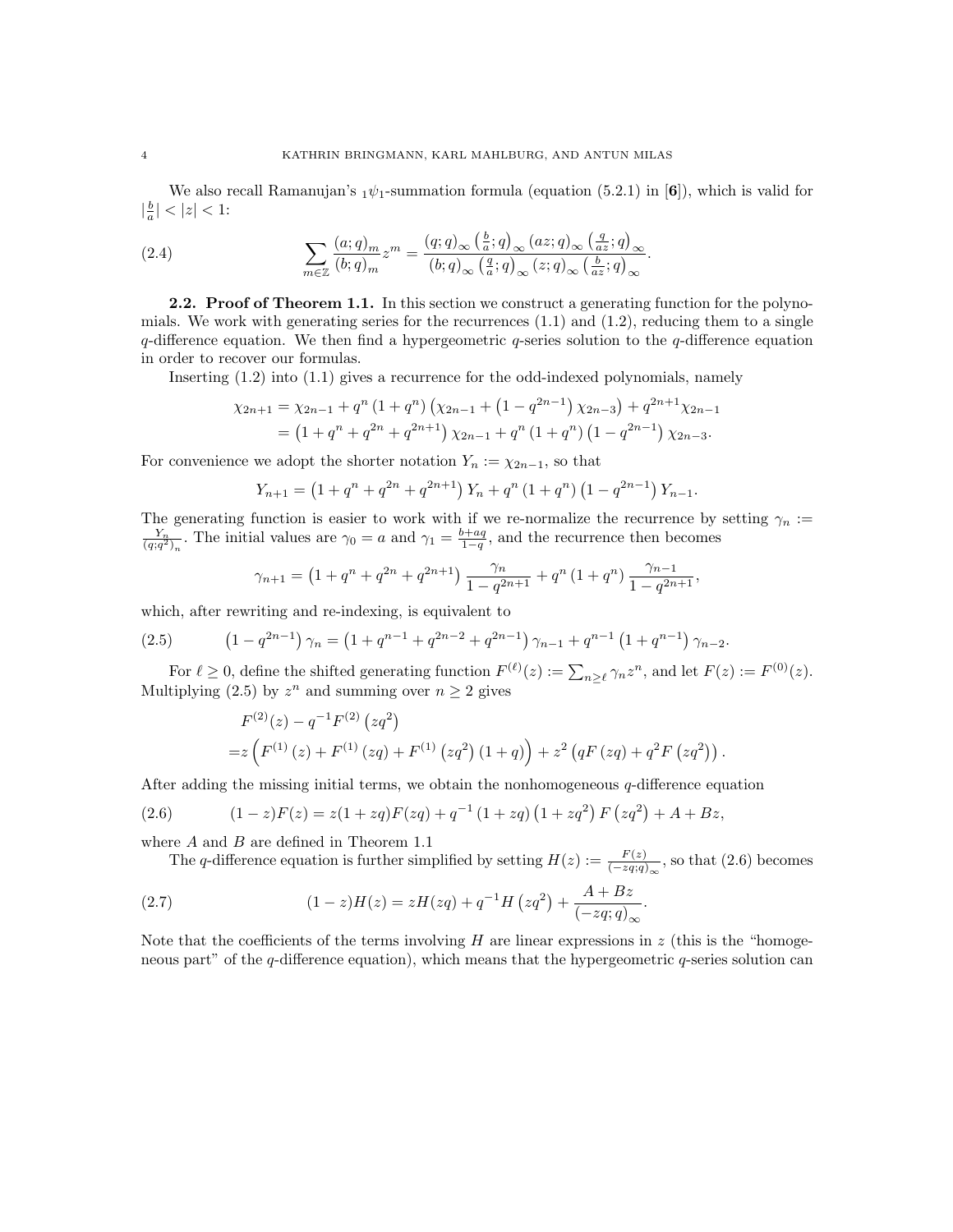be found directly through an inductive argument. In particular, if we denote the series coefficients by  $H(z) =: \sum_{n\geq 0} \delta_n z^n$ , then (2.7) implies

(2.8) 
$$
\sum_{n\geq 0} (1-z)\delta_n z^n = \sum_{n\geq 0} \delta_n q^n z^{n+1} + \sum_{n\geq 0} q^{2n-1} \delta_n z^n + (A+Bz) \sum_{n\geq 0} \frac{(-z)^n q^n}{(q;q)_n},
$$

where the final series expansion follows from (2.2).

Isolating the coefficient of  $z^n$  in (2.8) then implies that for  $n \geq 1$ 

$$
\delta_n = \frac{1 + q^{n-1}}{1 - q^{2n-1}} \delta_{n-1} + \frac{(-1)^n q^{n-1}}{(1 - q^{2n-1})(q;q)_n} (Aq - B(1 - q^n)),
$$

with initial term  $\delta_0 = \gamma_0 = a$ . An inductive argument then gives the following formula for all  $n \in \mathbb{N}_0$ :

$$
\delta_n = \sum_{j=0}^{n-1} \frac{(-1)^{j+1} q^j (-q;q)_{n-1} (q;q^2)_j (Aq - B(1 - q^{j+1}))}{(q;q)_{j+1} (-q;q)_j (q;q^2)_n} + \frac{(-1;q)_n}{(q;q^2)_n} a.
$$

Thus we finally have the hypergeometric solution

$$
F(z) = (-zq;q)_{\infty} H(z) = \sum_{m\geq 0} \frac{z^m q^{\frac{m(m+1)}{2}}}{(q;q)_m}
$$
  
 
$$
\times \left[ \sum_{n\geq 1} \frac{z^n (-q;q)_{n-1}}{(q;q^2)_n} \left( \sum_{j=0}^{n-1} \frac{(-1)^{j+1} q^j (q;q^2)_j (Aq - B (1 - q^{j+1}))}{(q;q)_{j+1}(-q;q)_j} + 2a \right) + a \right],
$$

where the summation on  $m$  follows from  $(2.3)$ . This is equivalent to the statement of Theorem 1.1 under the change of summation variables  $N = m + n$ .

**2.3. Proof of Corollary 1.2.** In this section, we evaluate the infinite limit of the  $\chi_n$  in order to obtain the product formulas (1.3) and (1.4).

Using the finite formula from Theorem 1.1 and continuing with the same notation as in the previous section, we calculate

$$
\lim_{N \to \infty} Y_N = \lim_{N \to \infty} \gamma_N (q; q^2)_N
$$
  
=  $(-q; q)_{\infty} \sum_{m \ge 0} \frac{q^{\frac{m(m+1)}{2}}}{(q; q)_m} \left( \sum_{j \ge 0} \frac{(-1)^{j+1} q^j (q; q^2)_j (Aq - B (1 - q^{j+1}))}{(q; q)_{j+1} (-q; q)_j} + 2a \right).$ 

The sum on m evaluates to  $(-q; q)_{\infty}$  by (2.3) (with  $z = q$ ), giving

(2.9) 
$$
\lim_{N \to \infty} Y_N = (-q;q)_\infty^2 \left( A \sum_{j \geq 0} \frac{(-1)^{j+1} q^{j+1} (q;q^2)_j}{(q;q)_{j+1}(-q;q)_j} + B \sum_{j \geq 0} \frac{(-1)^j q^j (q;q^2)_j}{(q^2;q^2)_j} + 2a \right).
$$

In order to prove the corollary statement, we now consider the two specializations. If  $a = 0$  and  $b = 1$ , then  $A = 0$  and  $B = 1$ . By (2.4) (with  $q \mapsto q^2$ ,  $a = q$ ,  $b = q^2$ , and  $z = -q$ ), the sum evaluates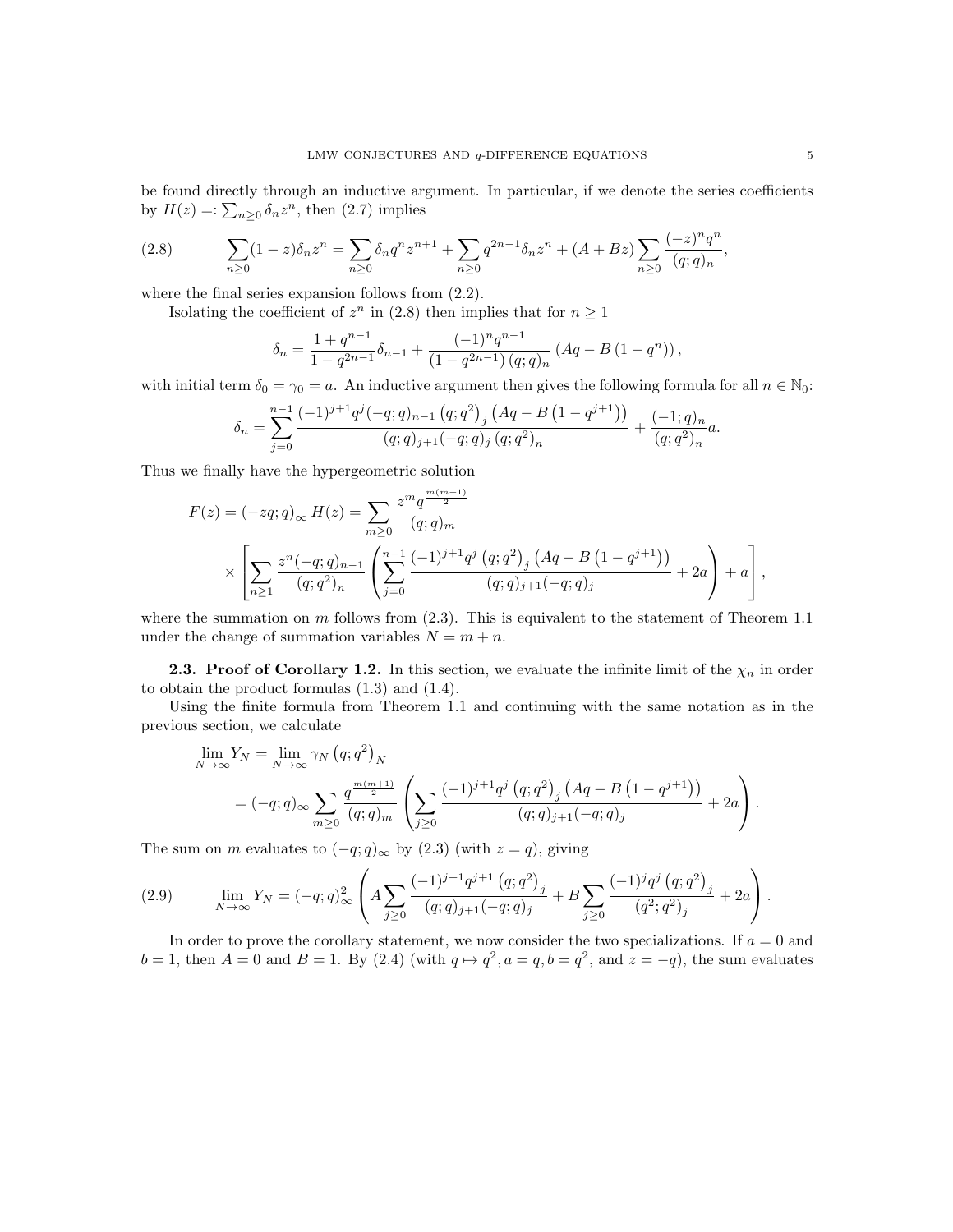to

(2.10) 
$$
\sum_{j\geq 0} \frac{(-1)^j q^j (q;q^2)_j}{(q^2;q^2)_j} = \sum_{j\in\mathbb{Z}} \frac{(-1)^j q^j (q;q^2)_j}{(q^2;q^2)_j} = \frac{(-q^2;q^2)_{\infty}}{(-q;q^2)_{\infty}}.
$$

$$
\sum_{j\in\mathbb{Z}} \frac{(-1)^j q^j (q;q^2)_j}{(q^2;q^2)_j} = \frac{(q^2;q^2)_{\infty} (q;q^2)_{\infty} (-q^2;q^2)_{\infty} (-1;q^2)_{\infty}}{(q^2;q^2)_{\infty} (q;q^2)_{\infty} (-q;q^2)_{\infty} (-1;q^2)_{\infty}}
$$

Plugging in to (2.9), we therefore have

$$
\chi(0,1,q) = (-q;q)_{\infty} (-q^2;q^2)_{\infty}^2,
$$

.

which is equivalent to  $(1.4)$  by  $(2.1)$ .

If  $a = b = 1$ , then  $A = 1 - q^{-1}$  and  $B = -2$ . We must therefore also evaluate the first sum from (2.9). First, observe that

$$
\sum_{j\geq 0} \frac{(-1)^{j+1}q^{j+1}(q;q^2)_j}{(q;q)_{j+1}(-q;q)_j} = \sum_{j\geq 0} \frac{(-1)^{j+1}q^{j+1}(q;q^2)_j(1+q^{j+1})}{(q^2;q^2)_{j+1}}
$$

$$
= \sum_{j\in \mathbb{Z}} \frac{(-1)^{j+1}q^{j+1}(q;q^2)_j(1+q^{j+1})}{(q^2;q^2)_{j+1}} - \frac{2}{1-q^{-1}},
$$

where the extra term arises from  $j = -1$ .

After further rewriting the sum, we apply (2.4) twice, obtaining

$$
\sum_{j\in\mathbb{Z}}\frac{(-1)^{j+1}q^{j+1}(q;q^2)_j(1+q^{j+1})}{(q^2;q^2)_{j+1}} = \frac{-q}{1-q^2}\sum_{j\in\mathbb{Z}}\frac{(-1)^jq^j(q;q^2)_j(1+q^{j+1})}{(q^4;q^2)_j}
$$

$$
= -\frac{q}{1-q^2}\left(\frac{(1-q^2)(-1;q^2)_{\infty}}{(1-q)(-q;q^2)_{\infty}} + \frac{(-q^{-1};q^2)_{\infty}}{(-q^2;q^2)_{\infty}}\right)
$$

$$
= -\frac{2q(-q^2;q^2)_{\infty}}{(1-q)(-q;q^2)_{\infty}} - \frac{q(-q;q^2)_{\infty}}{(1-q)(-q^2;q^2)_{\infty}}.
$$

Plugging in to (2.9) and recalling (2.10), the resulting expression simplifies to

$$
\chi(1, 1, q) = \frac{(-q; q)^2_{\infty}(-q; q^2)_{\infty}}{(-q^2; q^2)_{\infty}},
$$

which is similarly equivalent to  $(1.3)$  by  $(2.1)$ .

As in the remark after Theorem 1.1, we immediately find the general linear formula

$$
\chi(a,b;q) = \frac{(q^2;q^2)_{\infty}^2}{(q;q)_{\infty}^2} \left( a \cdot \frac{(q^2;q^2)_{\infty}^3}{(q^4;q^4)_{\infty}^2 (q;q)_{\infty}} + (-a+b) \cdot \frac{(q^4;q^4)_{\infty}^2 (q;q)_{\infty}}{(q^2;q^2)_{\infty}^3} \right).
$$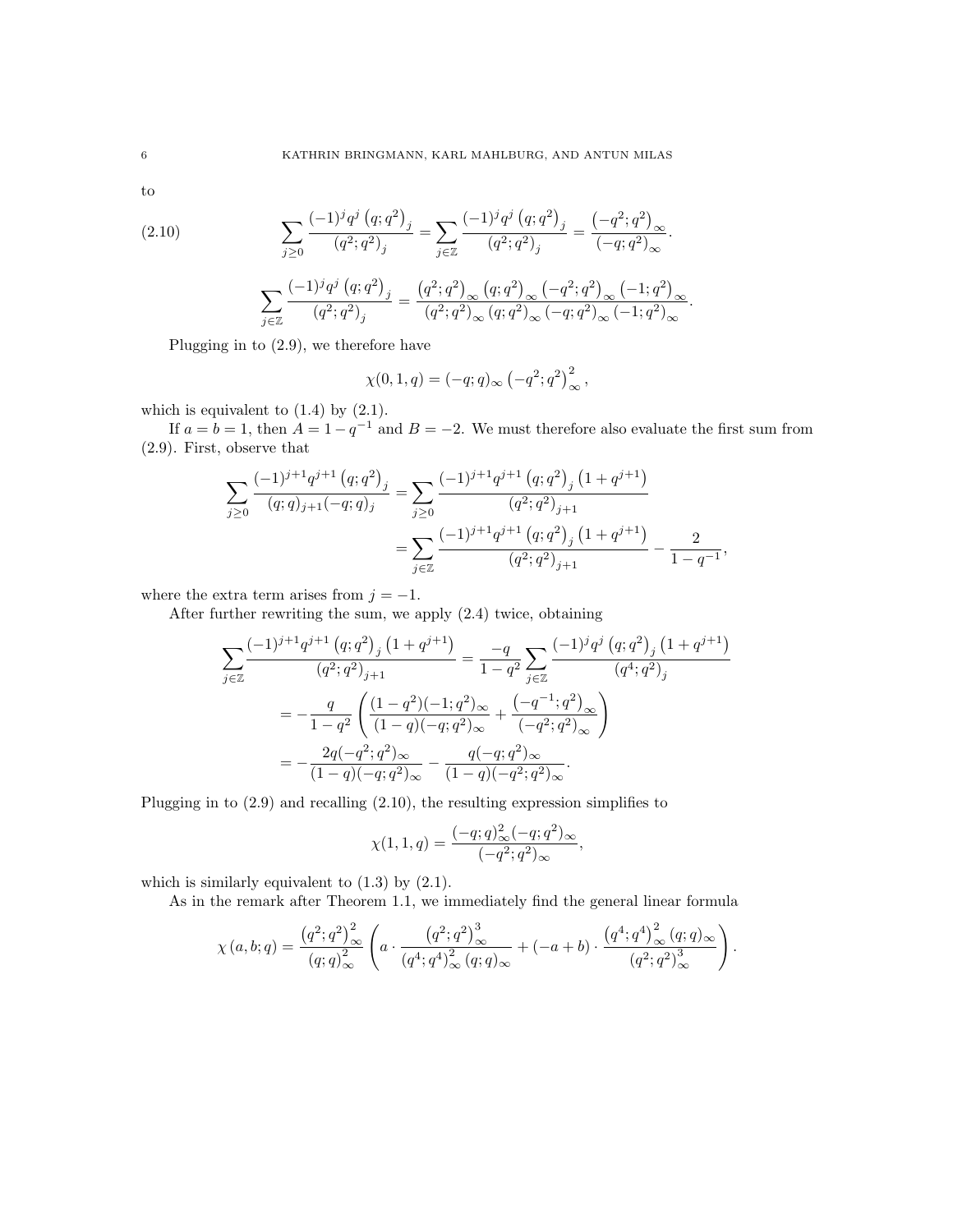## 3. The LMW polynomials and the affine Lie algebra  $\mathfrak{sl}_2$

In this part we connect the Lusztig-Macdonald-Wall polynomials with certain representations of the affine Lie algebra

$$
\widehat{\mathfrak{sl}}_2 = \mathfrak{sl}_2 \otimes \mathbb{C} \left[ t, t^{-1} \right] \oplus \mathbb{C}c.
$$

Here c denotes the central element and  $\mathfrak{sl}_2 = \text{span}\{e, f, h\}$ , equipped with the standard bracket relations. Throughout we write  $x(n)$  for  $x \otimes t^n$ ,  $x \in \mathfrak{sl}_2$ .

It is well known that  $sI_2$  admits two *basic* (i.e., level one integrable highest weight) irreducible representation usually denoted by  $L(\Lambda_0)$  and  $L(\Lambda_1)$  [7]. Basic representations played a fundamental role in the pioneering work of Lepowsky and Wilson on the principal realization of  $\hat{\mathfrak{sl}}_2$  [8]. But rather than working within principal realization here we consider closely related Frenkel-Kac and Segal's homogeneous realization [7]. In this setup, we can make the following identification

(3.1) 
$$
L(\Lambda_0) = S(\mathfrak{h}_{<0}) \otimes \mathbb{C}[L], \quad L(\Lambda_1) = S(\mathfrak{h}_{<0}) \otimes e^{\frac{\alpha}{2}} \mathbb{C}[L],
$$

where  $L = \mathbb{Z}\alpha$  is the root lattice of  $\mathfrak{sl}_2$ ,  $\mathfrak{h} = \mathbb{C}h$ , and  $\mathbb{C}[L] = \text{span}\{e^{m\alpha}, m \in \mathbb{Z}\}\$ is the group algebra of L. If we let  $v_i$  be the highest weight vectors of  $L(\Lambda_i)$ , then the N-grading on  $L(\Lambda_i)$  is introduced as follows:  $wt(v_i) = 0$ , and

$$
wt(x_1(-i_1)\cdots x_k(-i_k)v_i):=i_1+\cdots+i_k,
$$

where  $x_i \in \mathfrak{sl}_2$ . By using (3.1) we obtain the following well-known character formulae [7]:

(3.2) 
$$
\operatorname{ch}[L(\Lambda_0)](q) = \frac{\sum_{n \in \mathbb{Z}} q^{n^2}}{(q;q)_{\infty}},
$$

(3.3) 
$$
\operatorname{ch}[L(\Lambda_1)](q) = \frac{2\sum_{n\geq 0} q^{n(n+1)}}{(q;q)_{\infty}},
$$

where ch[ $L(\Lambda_i)(q)$  is the q-generating series of graded dimensions of  $L(\Lambda_i)$ . Note that these agree with  $\lim_{n\to\infty} \chi_{2n-1}(1,1,q)$  and  $2\lim_{n\to\infty} \chi_{2n-1}(0,1,q)$ , respectively.

Now we describe subspaces  $F_n \subset L(\Lambda_0)$ ,  $n \geq 1$ , each equipped with a nice bigraded monomial basis (via standard generators of  $\mathfrak{sl}_2$ ) whose character is  $\chi_{2n-1}(1, 1, q)$ .

THEOREM 3.1. (LMW subspaces) For  $n \in \mathbb{N}$ , we define subspace  $F_n \subset L(\Lambda_0)$ :

(3.4) 
$$
F_n := \bigoplus_{j \in \mathbb{Z}} \text{span}\{h(-i_1)\cdots h(-i_k)e^{m\alpha} : 1 \le i_j \le 2n + j, 0 \le k \le n - 2j\}.
$$

Then

$$
\chi_{2n-1}(1,1,q) = \text{ch}[F_n](q).
$$

In particular,  $L(\Lambda_0)$  admits an increasing filtration  $F_i$ , for  $i \geq 0$ ,

$$
\bigcup_{n\geq 1}F_n=L(\Lambda_0).
$$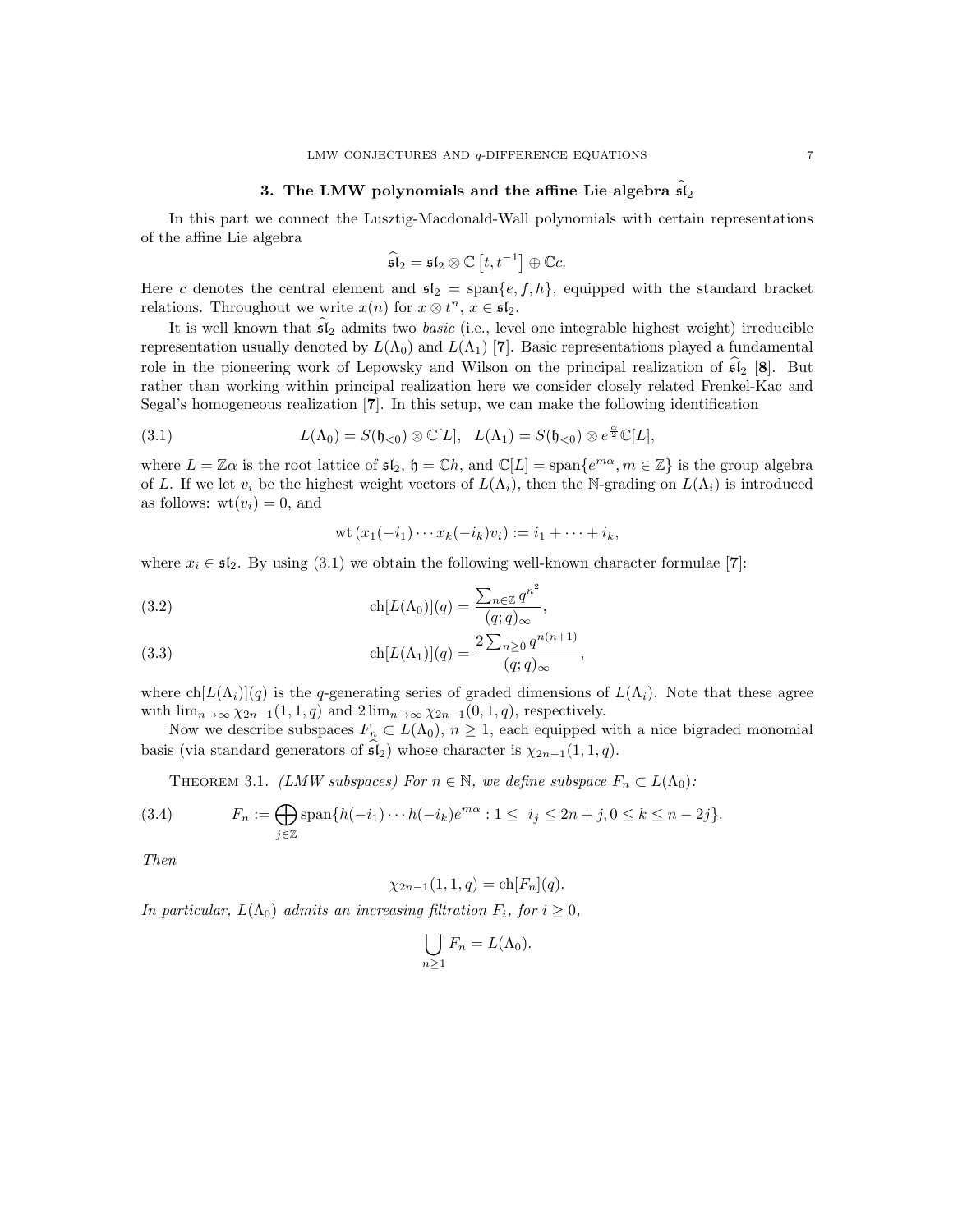PROOF. From the Frenkel-Kac realization we see with  $j \geq 1$ 

$$
e^{j\alpha} = e(-2j+1)\cdots e(-3)e(-1)v_0; \ j \ge 1, \ e^{-j\alpha} = f(-2j+1)\cdots f(-3)f(-1)v_0.
$$

Thus

(3.5) 
$$
\text{wt}(e^{j\alpha}) = j^2; \ \ j \in \mathbb{Z}.
$$

Also,

$$
wt(h(-i_1)\cdots h(-i_k)v_0)=i_1+\cdots+i_k.
$$

We view q-binomial  $\binom{m+n}{n}_q$  as a generating function for the partitions in at most n parts whose parts are of size at most  $m$ . For any j, the graded dimension of the j-th direct summand in (3.4) equals  $\begin{bmatrix} 2n \\ n+2j \end{bmatrix}$ . By summing over all j, together with (3.5), we get

$$
\operatorname{ch}[F_n](q) = \sum_{j \in \mathbb{Z}} q^{j^2} \begin{bmatrix} 2n \\ n+2j \end{bmatrix}_q
$$

.

To finish the proof, we apply  $(1.5)$ .

By using the second relation in (1.5) one can prove a similar result for  $2\chi_{2n-1}(0, 1, q)$  and  $L(\Lambda_1)$ . Note that the subspaces  $F_n$  are bigraded due to h-grading (by "charge") of  $L(\Lambda_0)$ . If we use z as the charge variable we immediately get

$$
\operatorname{ch}[F_n](z,q) = \sum_{j \in \mathbb{Z}} z^j q^{j^2} \begin{bmatrix} 2n \\ n+2j \end{bmatrix}_q.
$$

EXAMPLE. We have  $(n=2)$ 

$$
\chi_3(1,1,q) = 2q \begin{bmatrix} 4 \\ 0 \end{bmatrix} + \begin{bmatrix} 4 \\ 2 \end{bmatrix} = 1 + 3q + 2q^2 + q^3 + q^4.
$$

A monomial basis of  $F_3$  is  $v_0$ ,  $e(-1)v_0$ ,  $f(-1)v_0$ ,  $h(-1)v_0$ ,  $h(-1)^2v_0$ ,  $h(-2)v_0$ ,  $h(-2)h(-1)v_0$  and  $h(-2)^2v_0.$ 

We end with several remarks and open questions.

REMARK. It would be highly desirable to give a canonical construction of  $F_n$ .

It is easy to see (by induction on n) that  $\chi_{2n-1}(1,1,1) = \dim(F_n) = 2^{2n-1}, n \ge 1$ . Interestingly, these are also dimensions of Demazure modules  $D(n\theta)$  of  $L(\Lambda_0)$ . Demazure modules also provide an increasing subspace filtration of  $L(\Lambda_0)$ , but their structure is different from  $F_n$ . At this point we do not see any connection between the two subspaces except for their dimensions.

Remark. There is yet another representation theoretic objects whose character is given by the right hand-side in (3.2). According to [5], the principal subspace  $W(\Lambda_0)$  of the vacuum level one  $\mathfrak{sl}_3$  basic module satisfies

(3.6) 
$$
\operatorname{ch}[W(\Lambda_0)] = \sum_{n_1, n_2 \ge 0} \frac{q^{n_1^2 + n_2^2 - n_1 n_2}}{(q;q)_{n_1} (q;q)_{n_2}} = \frac{\sum_{n \in \mathbb{Z}} q^{n^2}}{(q;q)_{\infty}}.
$$